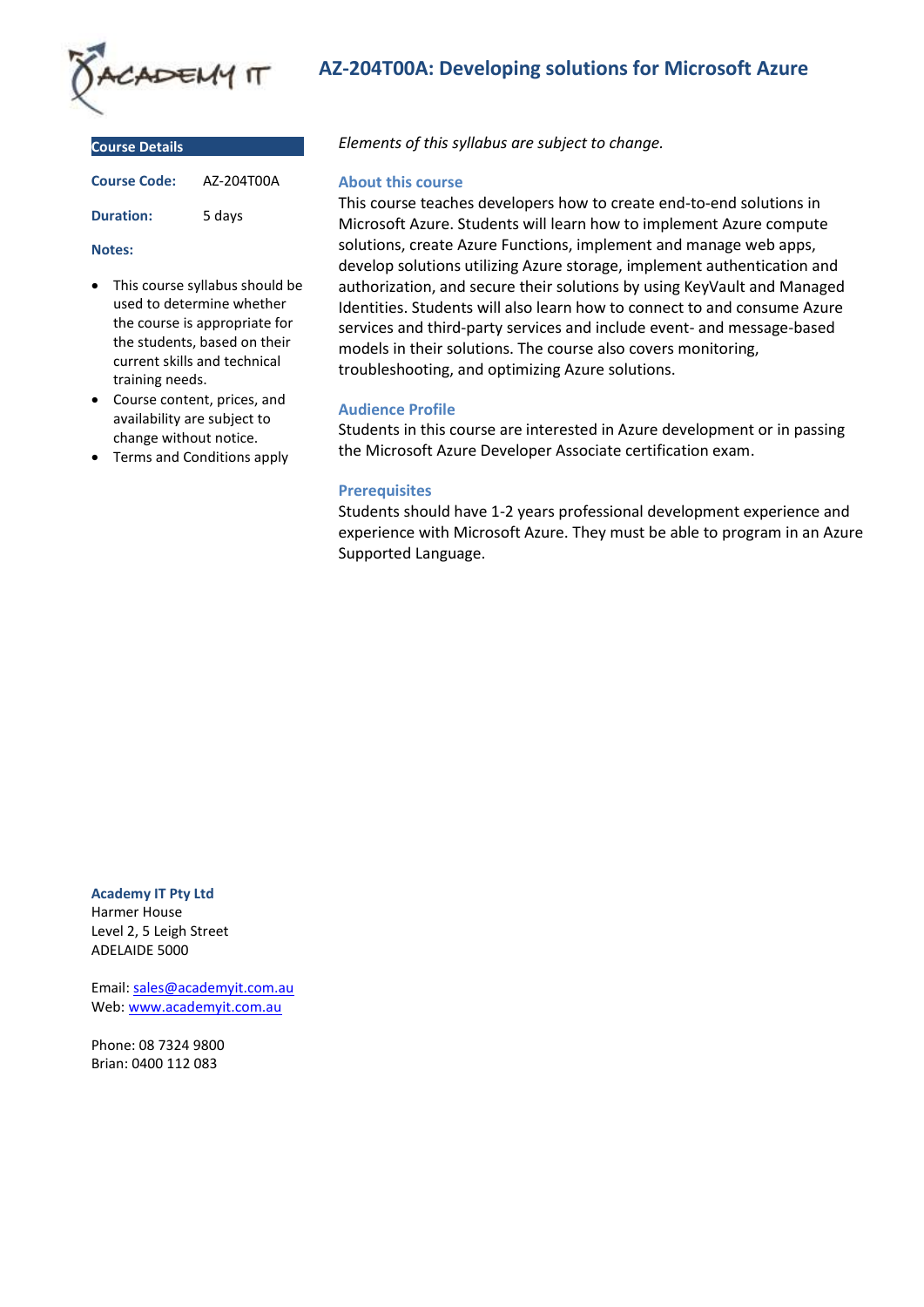

### **Module 1: Creating Azure App Service Web Apps**

Students will learn how to build a web application on the Azure App Service platform. They will learn how the platform functions and how to create, configure, scale, secure, and deploy to the App Service platform.

### **Lessons**

- Azure App Service core concepts
- Creating an Azure App Service Web App
- Configuring and Monitoring App Service apps
- Scaling App Service apps
- Azure App Service staging environments

# **Module 2: Implement Azure functions**

This module covers creating Functions apps, and how to integrate triggers and inputs/outputs in to the app.

### **Lessons**

- Azure Functions overview
- Developing Azure Functions
- Implement Durable Functions

# **Module 3: Develop solutions that use blob storage**

Students will learn how Azure Blob storage works, how to manage data through the hot/cold/archive blob storage lifecycle, and how to use the Azure Blob storage client library to manage data and metadata.

### **Lessons**

- Azure Blob storage core concepts
- Managing the Azure Blob storage lifecycle
- Working with Azure Blob storage

# **Module 4: Develop solutions that use Cosmos DB storage**

Students will learn how Cosmos DB is structured and how data consistency is managed. Students will also learn how to create Cosmos DB accounts and create databases, containers, and items by using a mix of the Azure Portal and the .NET SDK.

#### **Lessons**

- Azure Cosmos DB overview
- Azure Cosmos DB data structure
- Working with Azure Cosmos DB resources and data

### **Module 5: Implement IaaS solutions**

This module instructs students on how to use create VMs and container images to use in their solutions. It covers creating VMs, using ARM templates to automate resource deployment, create and manage Docker images, publishing an image to the Azure Container Registry, and running a container in Azure Container Instances.

### **Lessons**

- Provisioning VMs in Azure
- Create and deploy ARM templates
- Create container images for solutions
- Publish a container image to Azure Container Registry
- Create and run container images in Azure Container Instances

# **Module 6: Implement user authentication and authorization**

Students will learn how to leverage the Microsoft Identity Platform v2.0 to manage authentication and access to resources. Students will also learn how to use the Microsoft Authentication Library and Microsoft Graph to authenticate a user and retrieve information stored in Azure, and how and when to use Shared Access Signatures.

### **Lessons**

- Microsoft Identity Platform v2.0
- Authentication using the Microsoft Authentication Library
- Using Microsoft Graph
- Authorizing data operations in Azure Storage

### **Module 7: Implement secure cloud solutions**

This module covers how to secure the information (keys, secrets, certificates) an application uses to access resources. It also covers securing application configuration information.

### **Lessons**

- Manage keys, secrets, and certificates by using the KeyVault API
- Implement Managed Identities for Azure resources
- Secure app configuration data by using Azure App Configuration